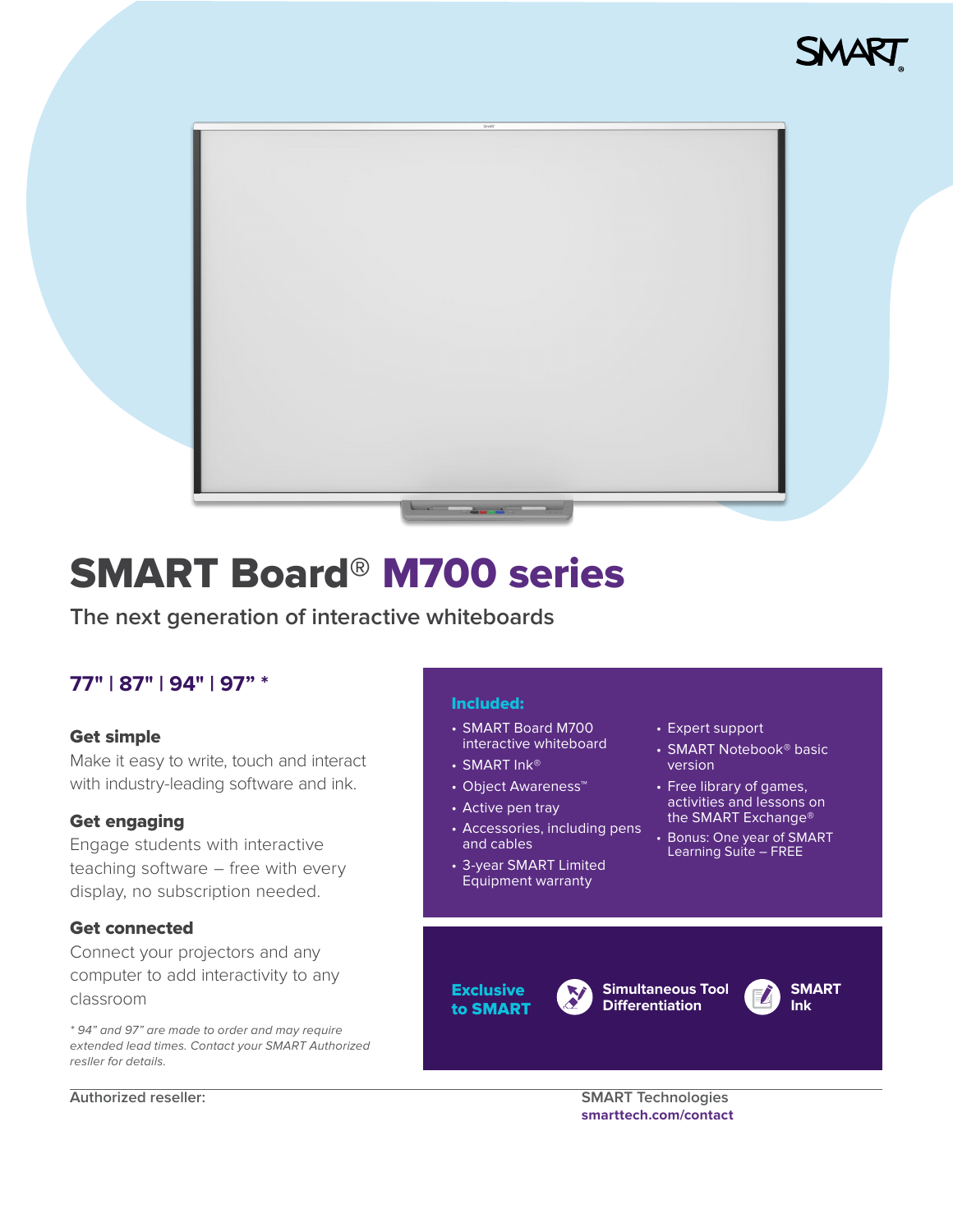Horse and Cart Problem

# Get simple

The SBM700 with Advanced IR provides 20 points of interaction, with gestures like zoom and rotate, and lets teachers write, erase, navigate and gesture intuitively – saving on training and support costs.

#### Intuitive touch & interaction

**Simultaneous Tool Differentiation** lets two users write, erase, move or gesture at the same time without toolbars or menu selection. **Object Awareness** detects touch, pens and palms automatically.

**The Active Pen Tray** provides quick access to ink color sections, highlighter, fine erase, on-screen keyboard and more to make it easy for teachers to run lessons - no toolbars or software menus required.

#### Ink anywhere

SMART Ink desktop software lets you write into and over web browsers and applications, including PDFs and Microsoft Office® files, then save notes in almost any file type.

# Get engaging

Newton's Third 1 driving force air riction weight

SMART displays come with an essential set of teaching tools for student engagement, all included for free, no subscription required.



#### Interactive lessons made easy

Includes SMART Notebook basic version, which lets teachers create, edit and deliver interactive lessons that are optimized for SMART Board interactive whiteboards.

## Free content library for teachers

Access the SMART Exchange, a library of thousands of free games, activities and lesson plans created by teachers.

# Get connected

The SMART Board M700 series leverages your investments in classroom projectors, connecting with any computer to add interactivity to the classroom.

# Flexible computing

Enjoy the full SMART Board experience, including 20 points of touch and digital ink with any connected Windows or Mac computer across web browsers, files and applications.

## Better video conferencing

The M700 series helps focus student attention while screen sharing in video conferencing applications like Zoom, Google Meet, and Microsoft teams by giving teachers the tools and workflows they're used to, like pens, inking, touch and gestures instead of being limited to a computer mouse.



# Backed by SMART quality

The SMART Board M700 series meets world-leading standards for quality, safety, environmental and regulatory compliance, using third-party verification, and is backed by technical support services and warranty coverage.